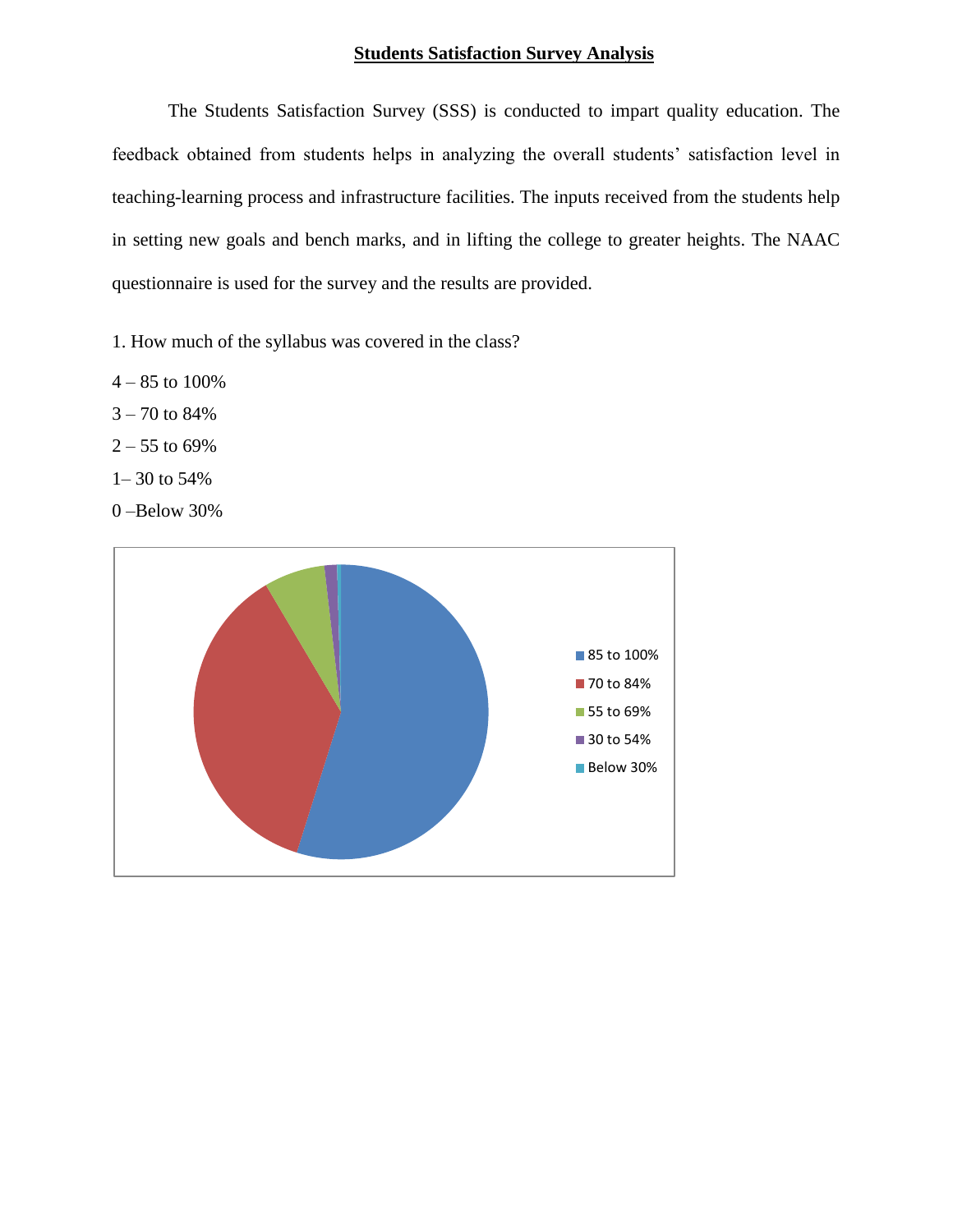- 2. How well did the teachers prepare for the classes?
- 4 –Thoroughly
- 3 Satisfactorily
- 2 Poorly
- 1 Indifferently
- 0 Won't teach at all



- 3. How well were the teachers able to communicate?
- 4 Always effective
- 3 Sometimes effective
- 2 Just satisfactorily
- 1– Generally ineffective
- 0– Very poor communication

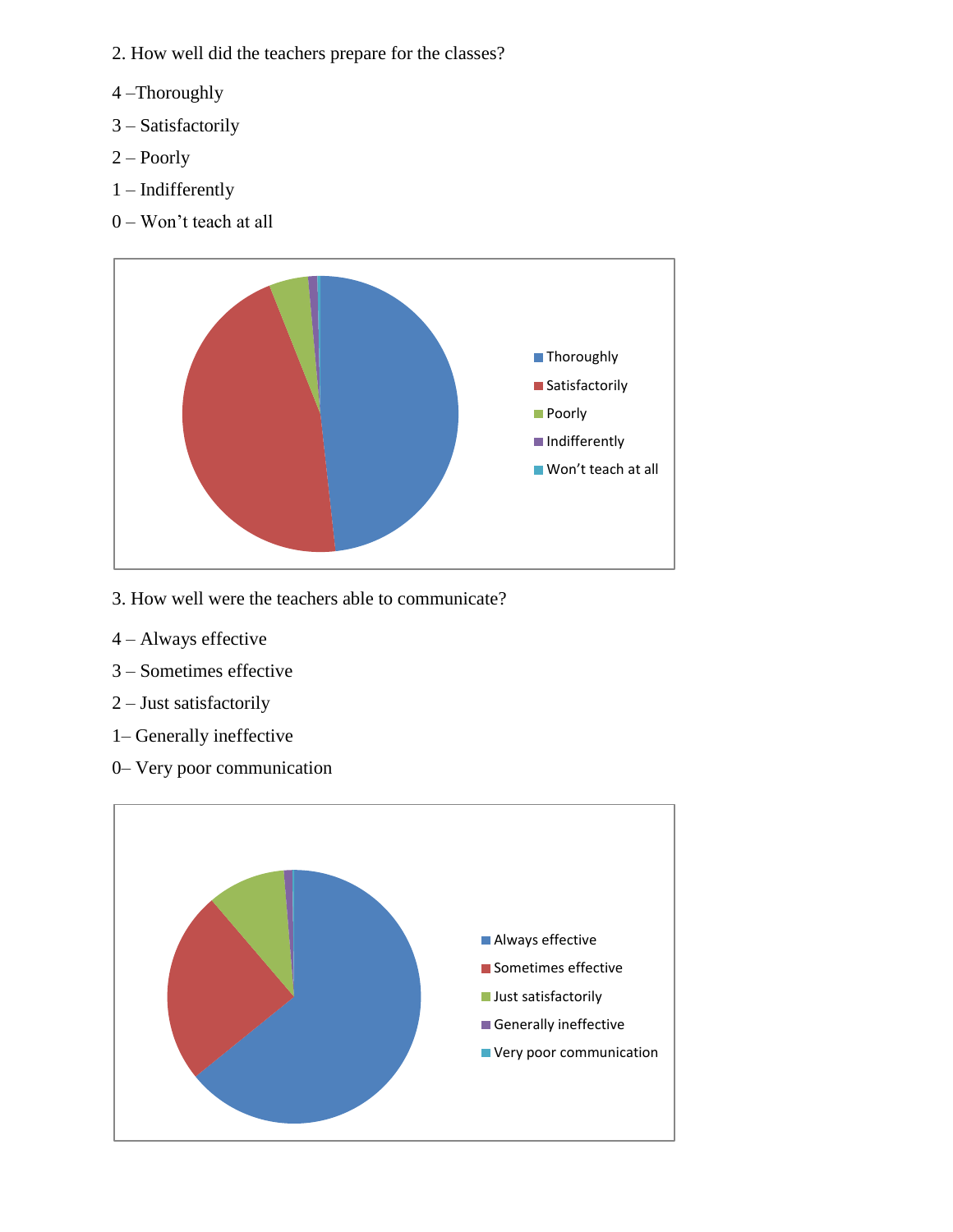4. The teacher's approach to teaching can best be described as

- 4– Excellent
- 3 Very good
- $2 Good$
- $1 Fair$
- 0– Poor



- 5. Fairness of the internal evaluation process by the teachers.
- 4 Always fair
- 3 Usually fair
- 2 Sometimes unfair
- 1 Usually unfair
- 0– Unfair

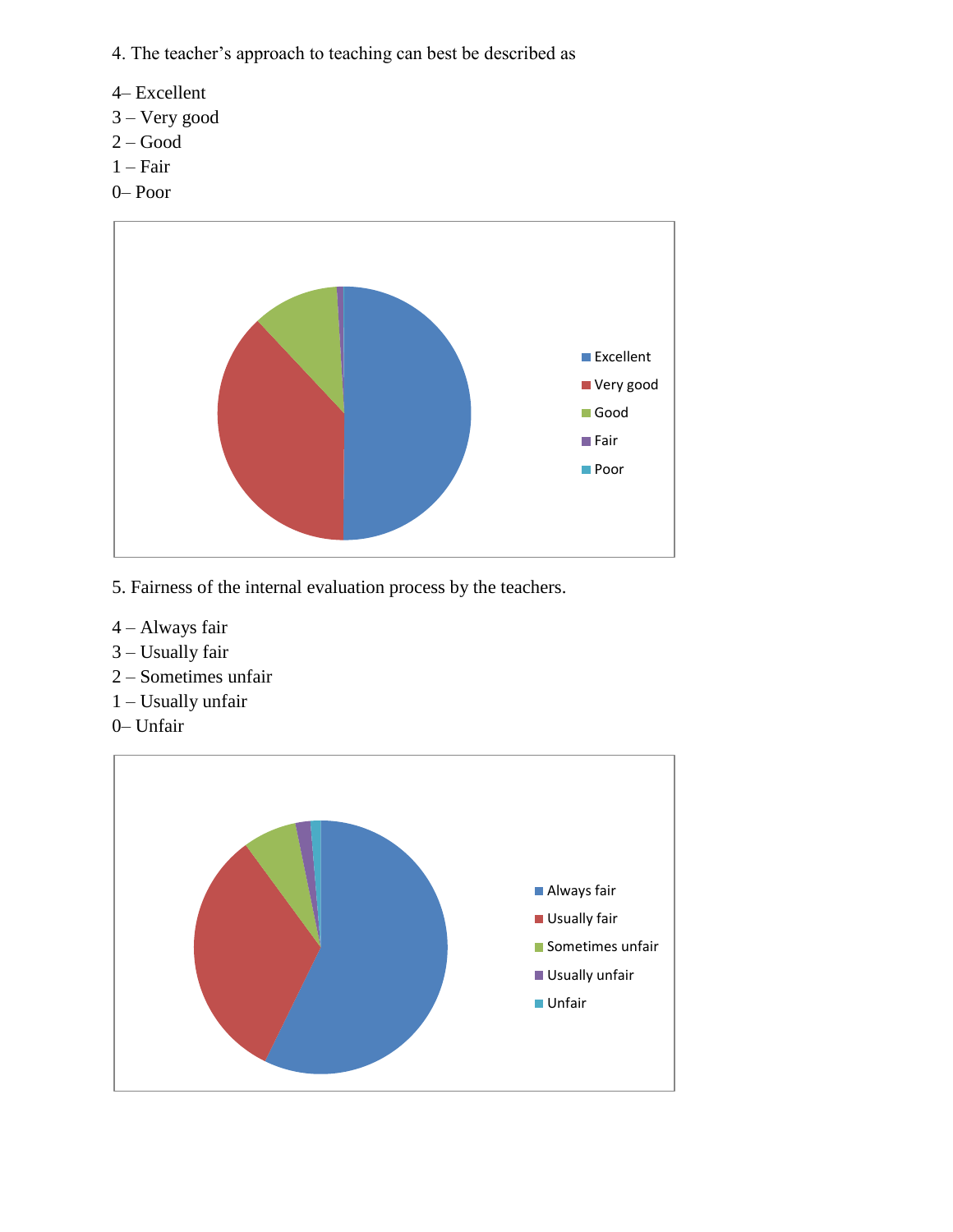- 6. Was your performance in assignments discussed with you?
- 4 Every time
- $3 -$ Usually
- 2 Occasionally/Sometimes
- 1 Rarely
- 0– Never



7. The institute takes active interest in promoting internship, student exchange, field visit opportunities for students.

- 4 Regularly
- 3 Often
- 2 Sometimes
- 1 Rarely
- 0– Never

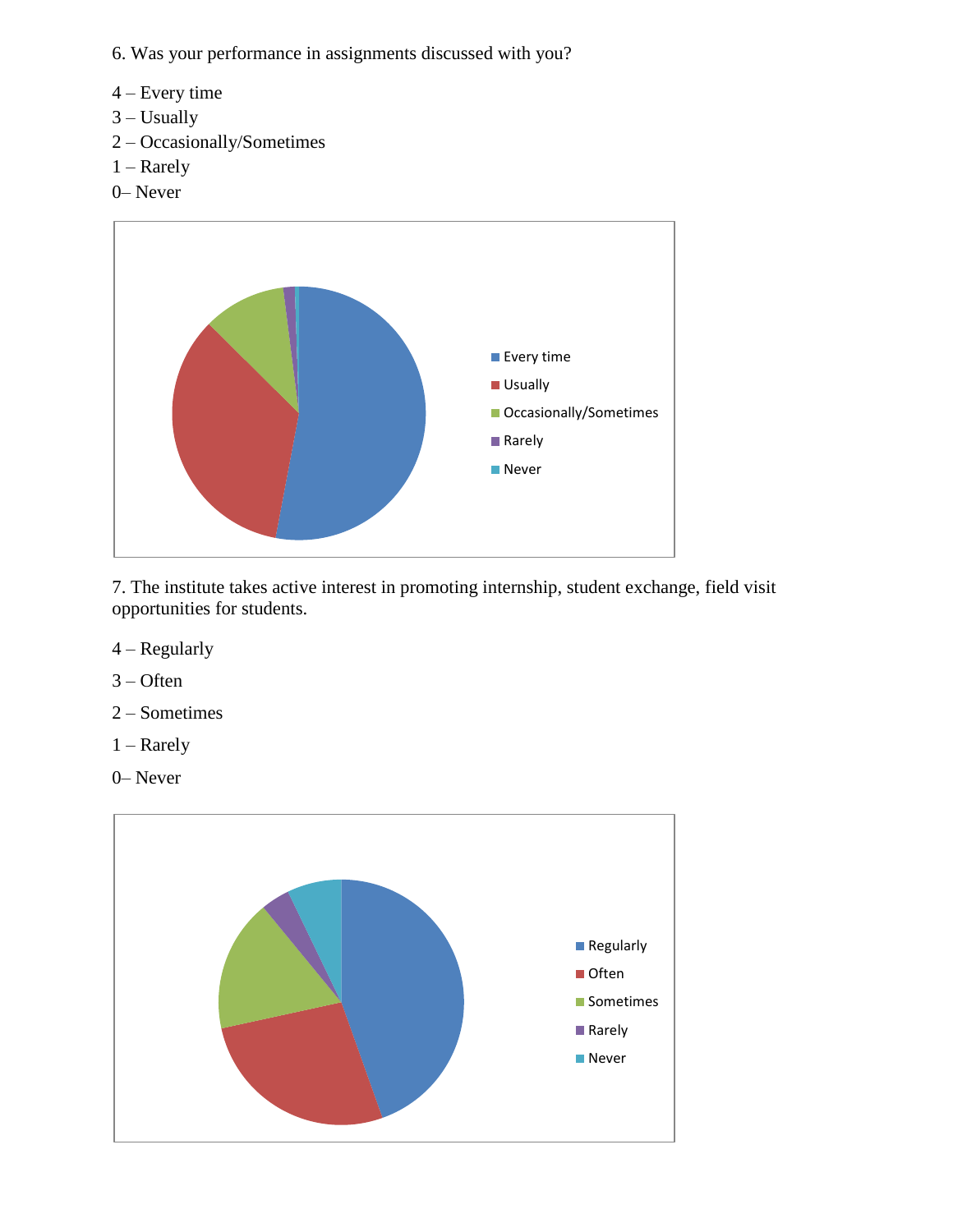8. The teaching and mentoring process in your institution facilitates you in cognitive, social and emotional growth.

- 4 Significantly
- 3 Very well
- 2 Moderately
- 1 Marginally
- 0– Not at all



- 9. The institution provides multiple opportunities to learn and grow.
- 4 Strongly agree
- 3 Agree
- 2 Neutral
- 1 Disagree
- 0– Strongly disagree

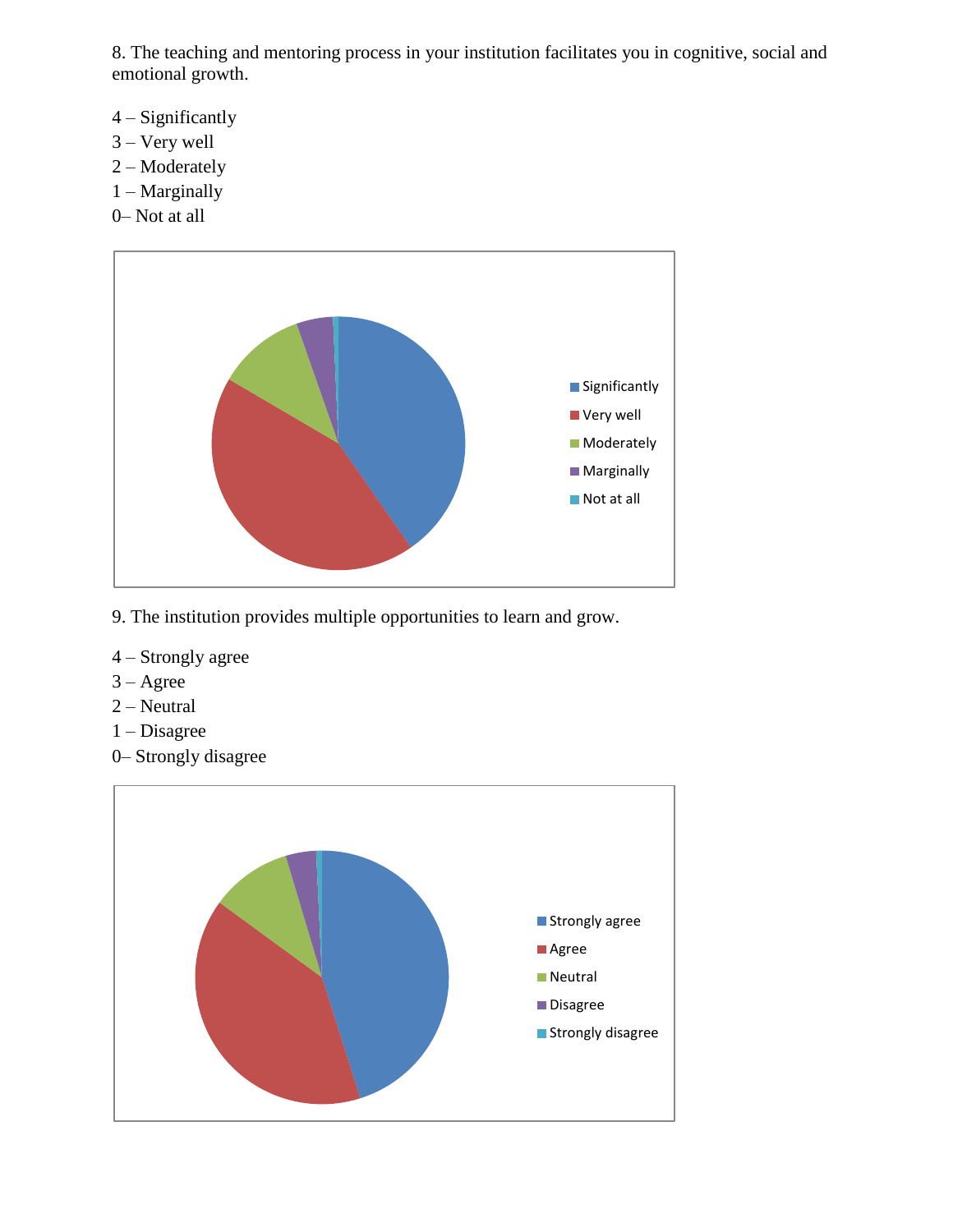10. Teachers inform you about your expected competencies, course outcomes and programme outcomes.

- 4 Every time
- $3 -$ Usually
- 2– Occasionally/Sometimes
- 1 Rarely
- 0– Never



- 11. Your mentor does a necessary follow-up with an assigned task to you.
- 4 Every time
- 3 Usually
- 2 Occasionally/Sometimes
- 1 Rarely
- 0 I don't have a mentor

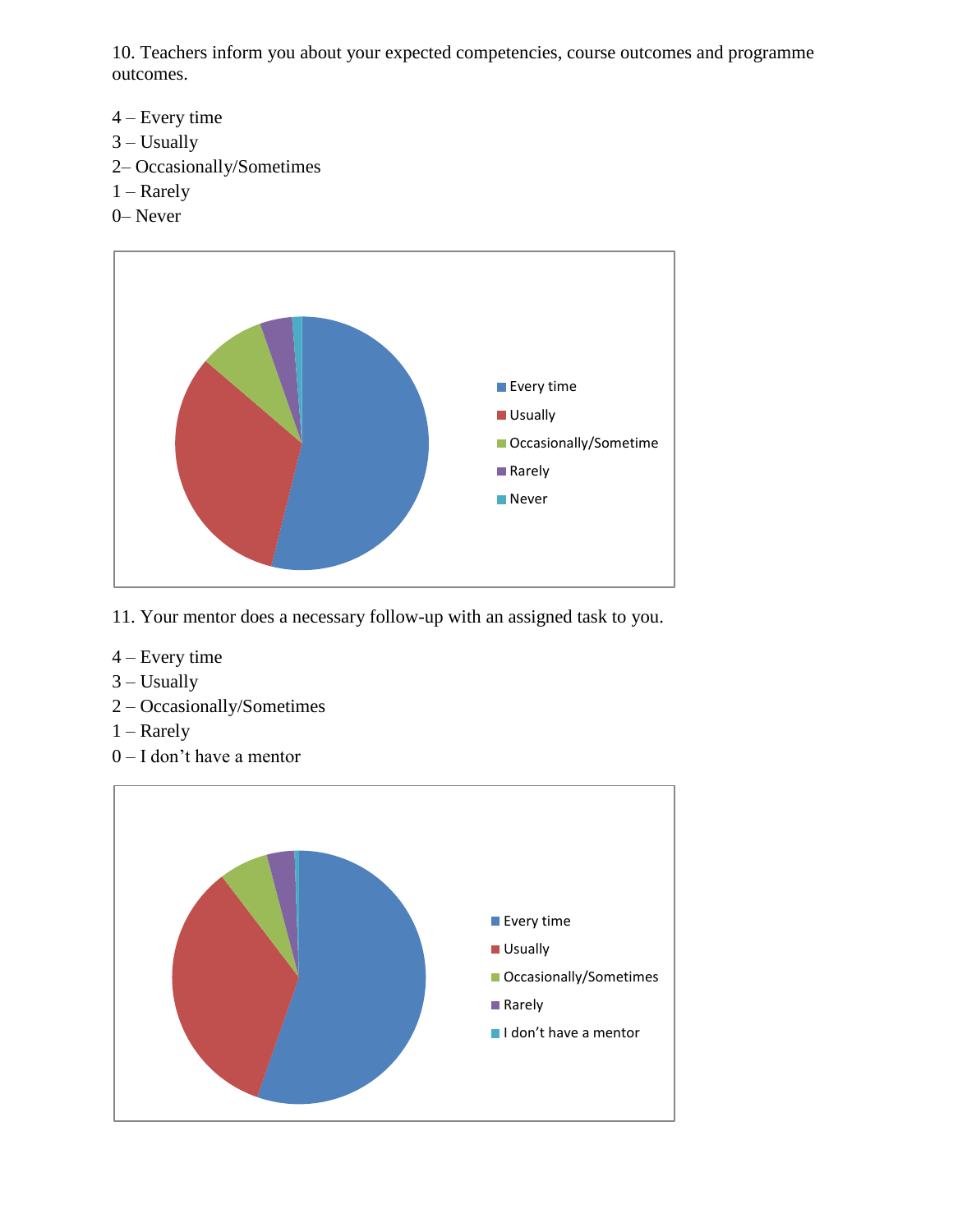- 12. The teachers illustrate the concepts through examples and applications.
- 4 Every time
- $3 -$ Usually
- 2 Occasionally/Sometimes
- 1– Rarely
- 0 Never



13. The teachers identify your strengths and encourage you with providing right level of challenges.

- $4 Fully$
- 3 Reasonably
- 2 Partially
- 1 Slightly
- 0– Unable to

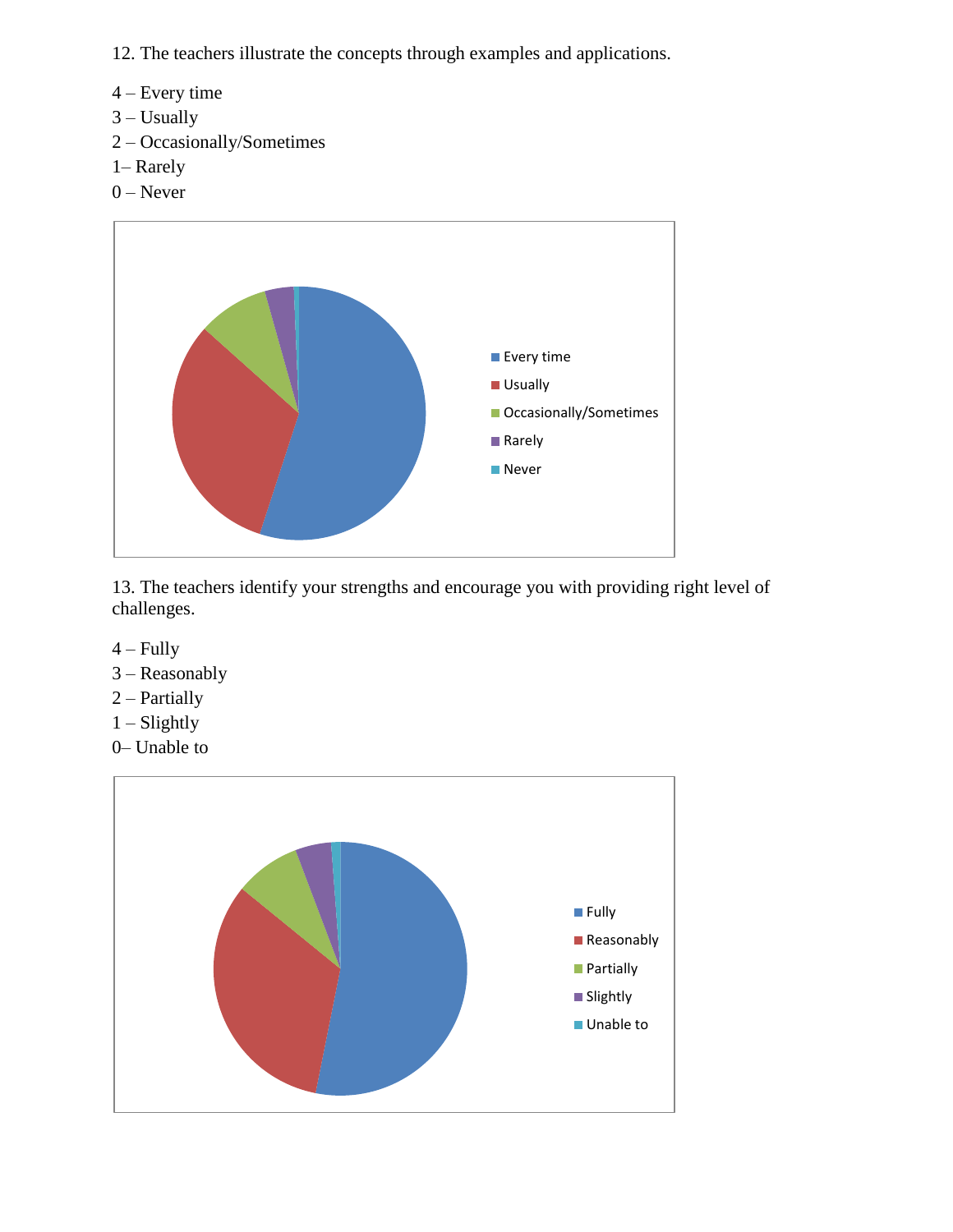14. Teachers are able to identify your weaknesses and help you to overcome them.

- 4 Every time
- 3 Usually
- 2 Occasionally/Sometimes
- 1 Rarely
- $0$  Never



15. The institution makes effort to engage students in the monitoring, review and continuous quality improvement of the teaching learning process.

- 4 Strongly agree
- $3 \text{Agree}$
- 2 Neutral
- 1 Disagree
- 0 Strongly disagree

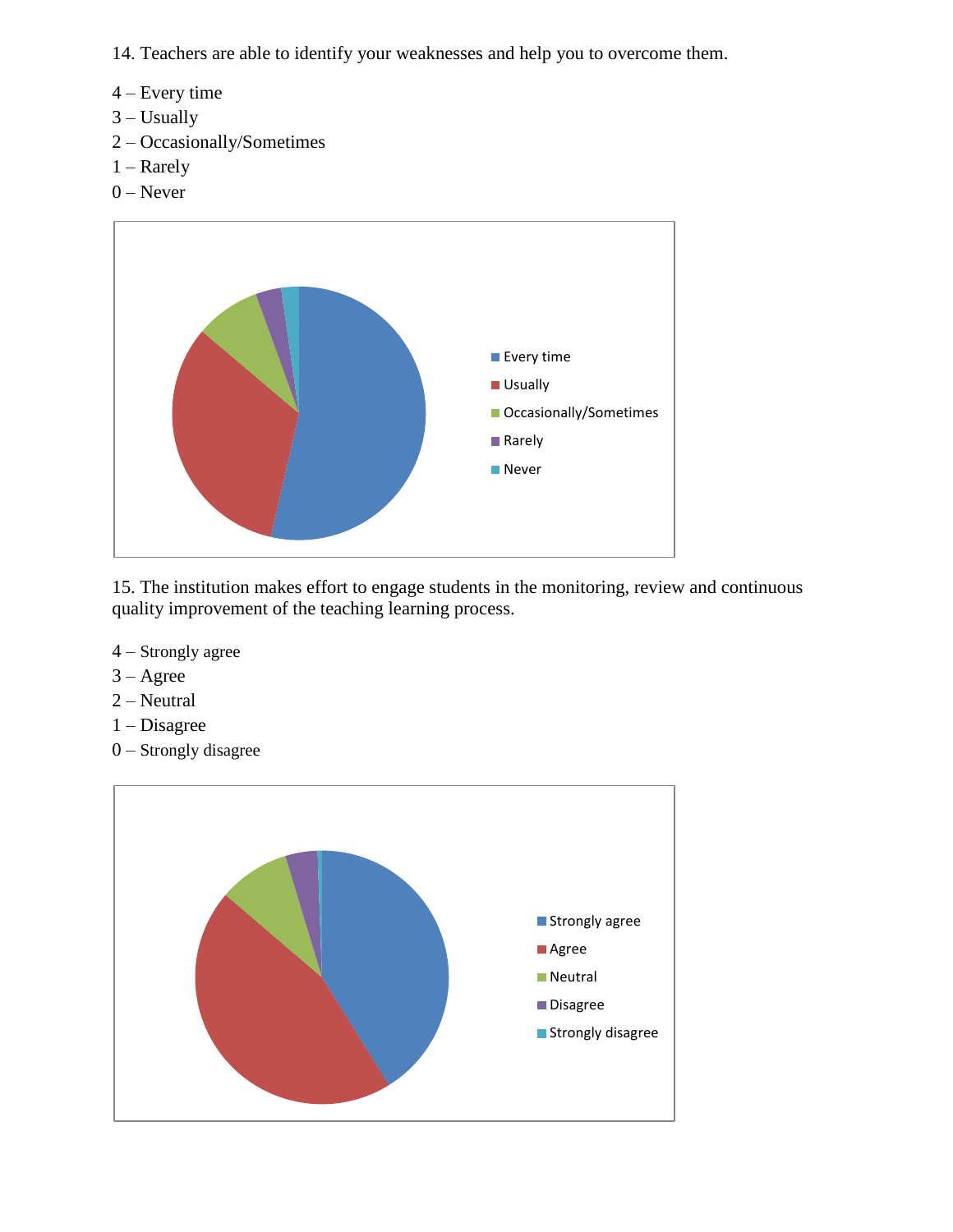16. The institute/ teachers use student centric methods, such as experiential learning, participative learning and problem solving methodologies for enhancing learning experiences.

- 4 To a great extent
- 3 Moderate
- 2 Some what
- 1 Very little
- $0$  Not at all



- 17. Teachers encourage you to participate in extracurricular activities.
- 4 Strongly agree
- 3 Agree
- 2 Neutral
- 1 Disagree
- 0 Strongly disagree

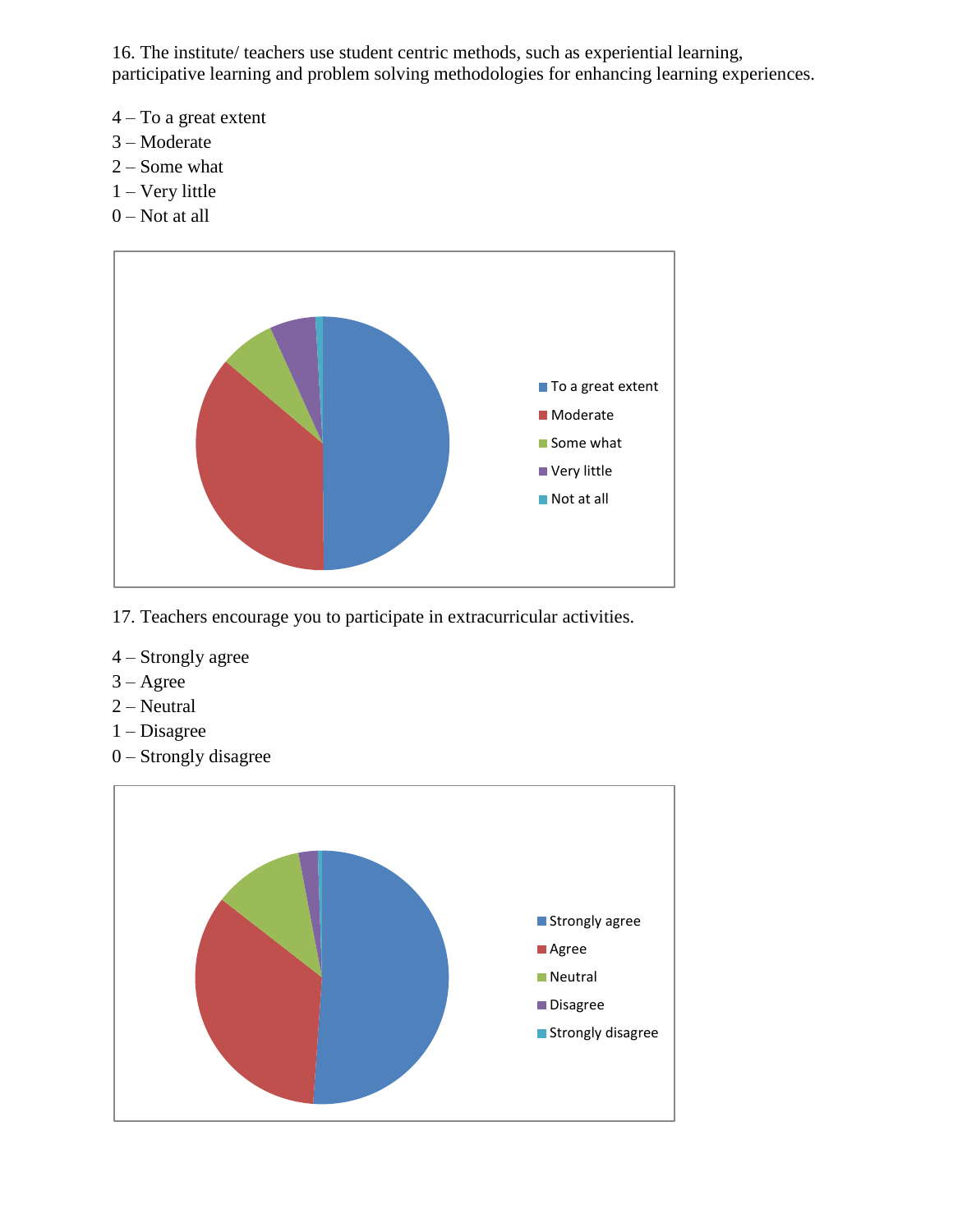18. Efforts are made by the institute/ teachers to inculcate soft skills, life skills and employability skills to make you ready for the world of work.

- 4 To a great extent
- 3 Moderate
- 2 Some what
- 1 Very little
- $0$  Not at all



19. What percentage of teachers use ICT tools such as LCD projector, Multimedia, etc. while teaching.

- 4 Above 90%
- $3 70 89%$
- $2 50 69%$
- $1 30 49%$
- 0 Below 29%